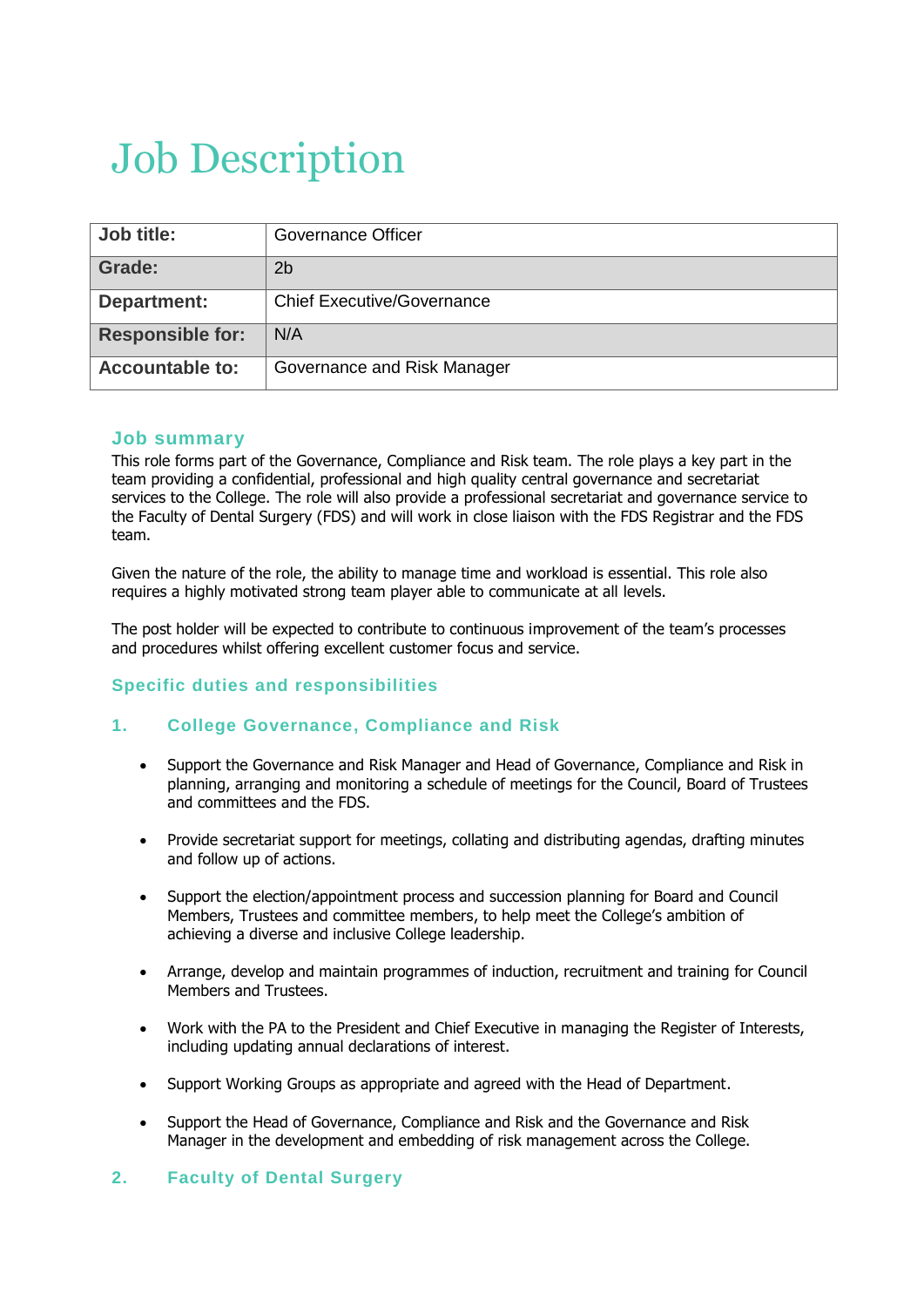- Working with the Governance and Risk Manager, provide secretariat support for the FDS Board including collating and distributing agendas and drafting minutes. Ensure that all actions required of the Board are carried out in an effective and timely manner, briefing and consulting the Dean and Registrar as appropriate.
- Support the annual election process to the FDS Board, compliant with Standing Orders.
- Provide secretariat support for the FDS Board committees, collating and distributing agendas, drafting minutes and arranging the schedule with the Dean.
- Provide secretariat support to the FDS Research Committee and manage the research grant scheme, including its marketing, liaising with research partners and the monitoring of award payments against budget.
- Manage the annual Clinical Excellence Awards. Working with the Dean to establish a panel, manage announcements to membership, invitations to sit on the panel, acknowledgement of applications, provide applications and score sheet to panel. Work with the Dean to obtain citations, upload scores and citations to ACCEA. Work with the PA to the President and Chief Executive to ensure a co-ordinated approach to the ACCEA awards across the College and FDS.

#### **3. General**

- Assist with projects and other duties commensurate with the status of the post, as required by the President or Chief Executive.
- Undertake any other administrative tasks as appropriate, including arranging board, committee and other meetings on behalf of the team.
- Support the Head of Governance, Compliance and Risk with additional projects.
- The post-holder is expected to represent the College in a professional manner in relation to his or her responsibilities and in ensuring their own continuing professional development.

#### **4. Key skills, experience and competencies**

- Experience in a Governance and Secretariat Role
- Experience of governance administration including minute writing or willingness to develop these skills
- Excellent organisational skills
- Demonstrable understanding of and commitment to customer service
- Ability to communicate effectively at all levels across the organisation
- Attention to detail
- Strong IT skills

#### Desirable:

- Experience of working in a similar environment i.e. medical arena, academic institution or membership organisation.
- Previous supporting role to a Board/Council.

**This job description will be subject to review in the light of changing circumstances and may include other duties and responsibilities as may be determined. It is not intended to**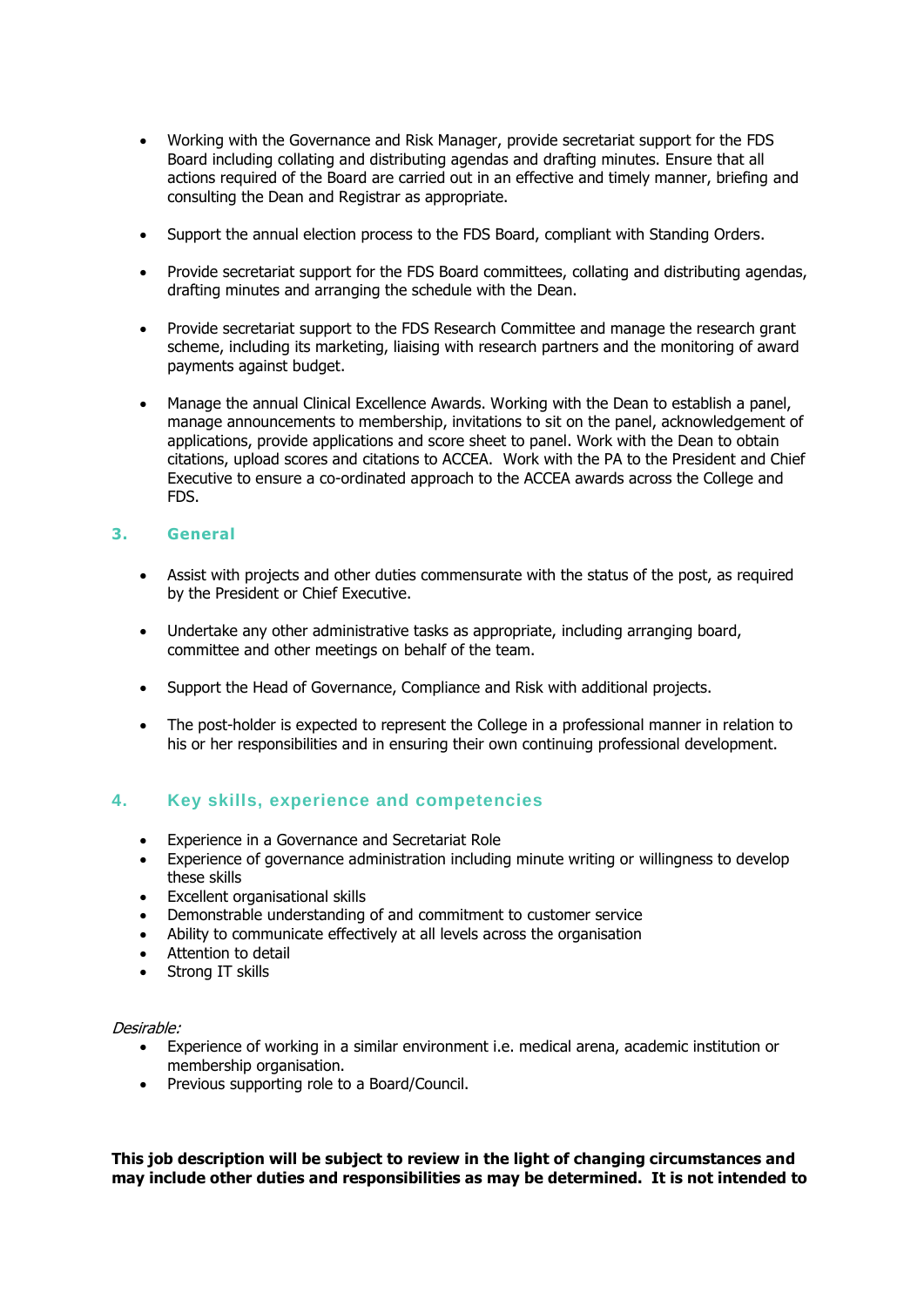**be rigid or inflexible but should be regarded as providing guidelines within which the individual works.**

**The Royal College of Surgeons of England is an Equal Opportunities Employer.**

**All College employees are responsible for records held, created or used as part of their work for the College including patient/client, corporate and administrative records whether paper-based or electronic, which also includes emails. Records should be managed and stored appropriately and should in all cases comply with the requirements of the Data Protection Act 2018 and the General Data Protection Regulation. Employees should have read and understood the College's Data Protection Policy and Records Management Policy and should follow all agreed records management and data protection procedures, seeking advice where necessary.**

**All of the following are essential unless otherwise stated.**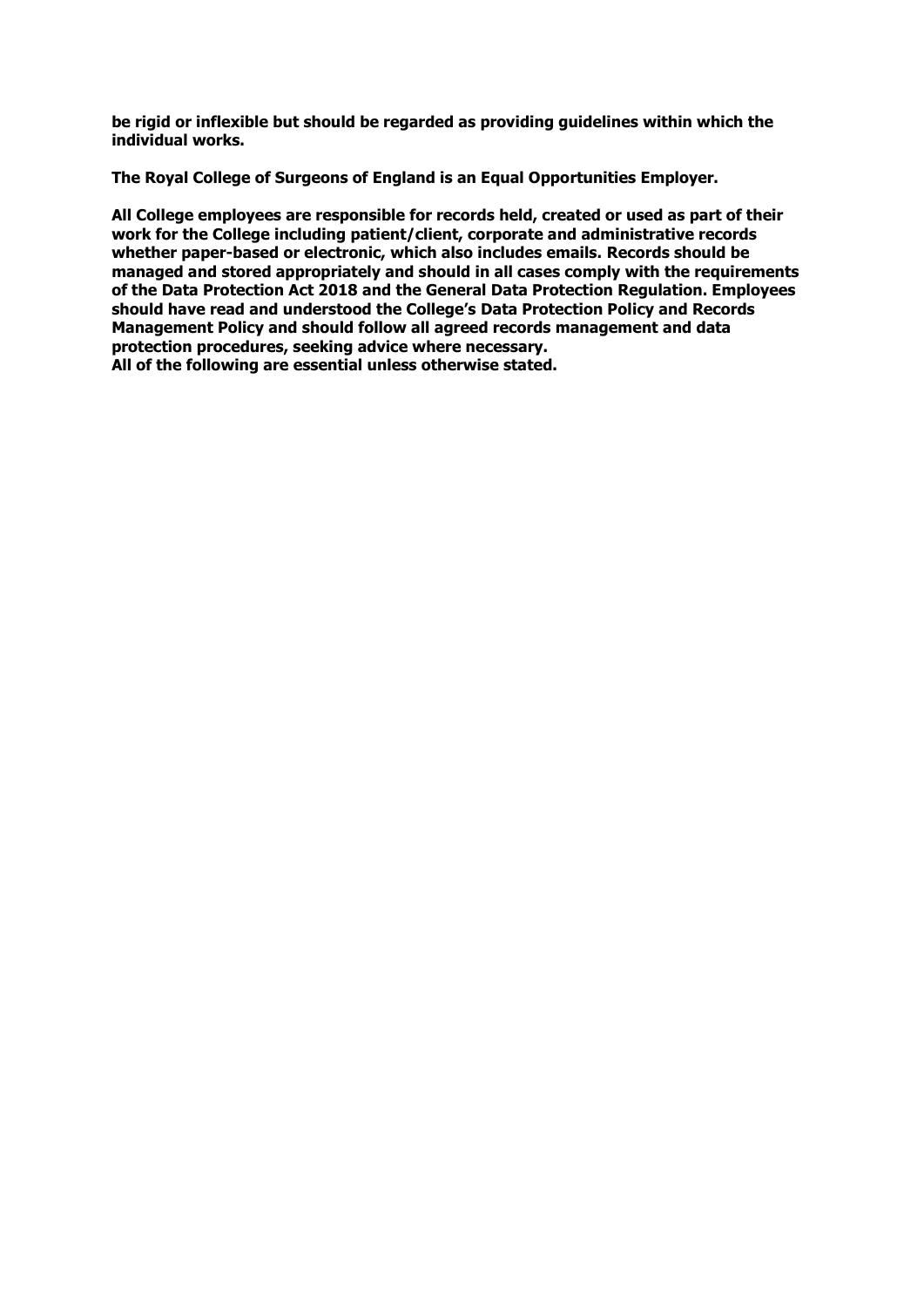# Person specification

|                                                            | <b>Essential</b>                                                                                                                                                                                                                                                                                                                                                                                                                                                                                                                                                                                                                                 | <b>Desirable</b>                                                                                                                                                                                                                                 |
|------------------------------------------------------------|--------------------------------------------------------------------------------------------------------------------------------------------------------------------------------------------------------------------------------------------------------------------------------------------------------------------------------------------------------------------------------------------------------------------------------------------------------------------------------------------------------------------------------------------------------------------------------------------------------------------------------------------------|--------------------------------------------------------------------------------------------------------------------------------------------------------------------------------------------------------------------------------------------------|
| <b>Qualifications</b>                                      | Educated to Degree level or<br>$\bullet$<br>equivalent experience.                                                                                                                                                                                                                                                                                                                                                                                                                                                                                                                                                                               | Governance/secretariat<br>$\bullet$<br>qualifications                                                                                                                                                                                            |
| <b>Experience and</b><br>skills                            | Governance and administrative<br>$\bullet$<br>experience<br>Experience and demonstrable<br>$\bullet$<br>understanding of dealing with<br>confidential and sensitive<br>information<br>Experience of working with senior<br>$\bullet$<br>level boards and committees,<br>drafting agendas and taking<br>accurate minutes<br>Experience of establishing and<br>$\bullet$<br>maintaining administrative records,<br>including electronically.<br>Intermediate knowledge of MS<br>$\bullet$<br>Office, particularly Word, Excel and<br>Outlook<br>Excellent organisation and time<br>$\bullet$<br>management skills with good<br>attention to detail | Experience of, or interest<br>$\bullet$<br>in, risk and compliance<br>Experience of developing<br>$\bullet$<br>accurate electronic record<br>systems, capable of<br>information retrieval,<br>analysis and dissemination<br>to relevant parties. |
| <b>Financial</b><br>management<br>and business<br>planning | Understanding of the need to find<br>$\bullet$<br>cost effective solutions.                                                                                                                                                                                                                                                                                                                                                                                                                                                                                                                                                                      | Experience of processing<br>$\bullet$<br>financial information using<br>systems e.g. Proactis                                                                                                                                                    |
| <b>People and</b><br><b>interpersonal</b><br><b>skills</b> | Excellent team player<br>$\bullet$<br>Excellent customer service<br>$\bullet$<br>approach, working proactively and<br>sensitively with all stakeholders<br>including at the most senior level.<br>Professional and polite approach<br>$\bullet$<br>Ability to work unsupervised<br>$\bullet$                                                                                                                                                                                                                                                                                                                                                     | Experience of working in a<br>similar environment i.e.<br>medical arena, academic<br>institution or membership<br>organisation.                                                                                                                  |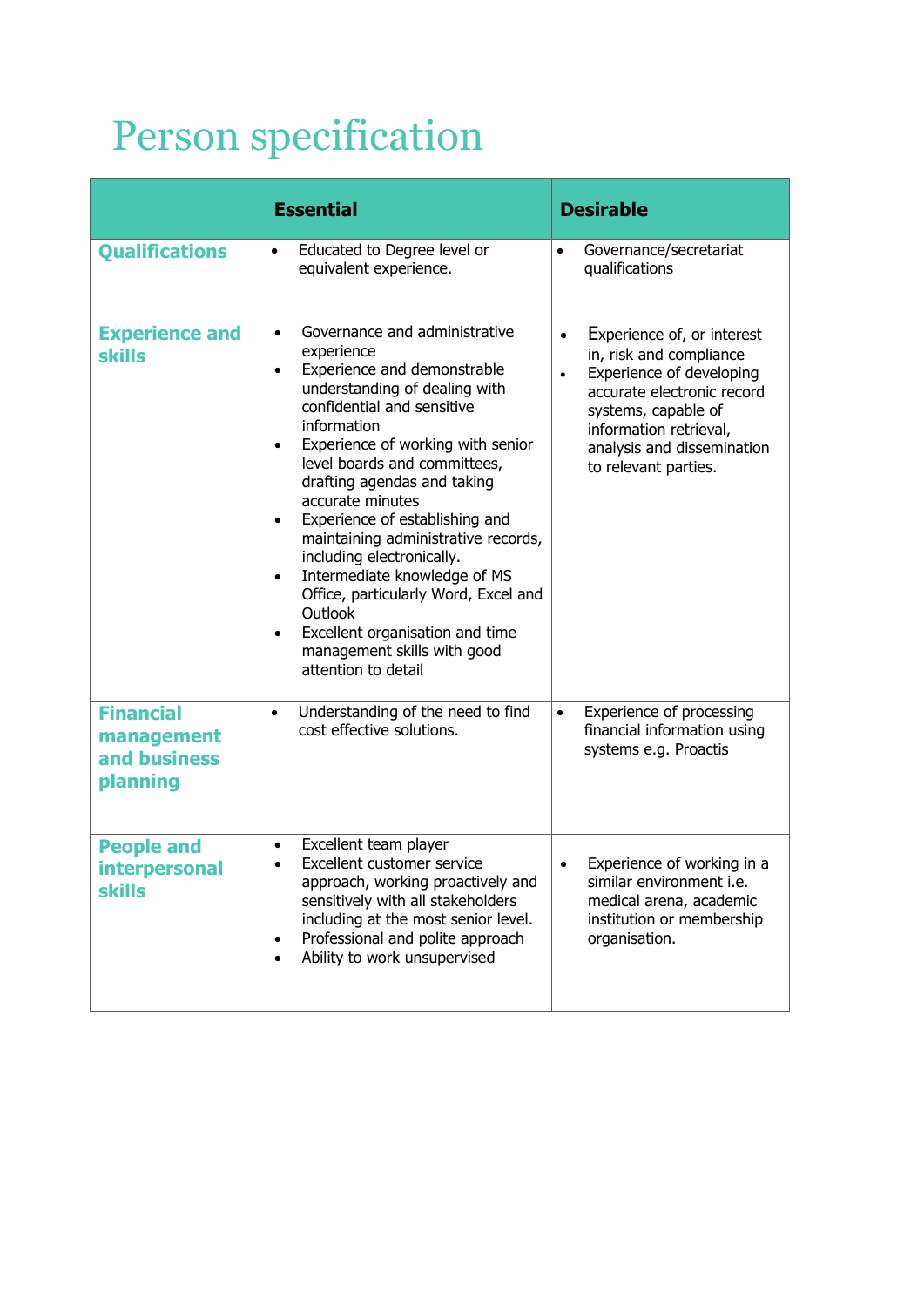### **The post holder will also need to demonstrate the following values:**

|                      | We embrace our collective responsibilities working<br>collaboratively and as one college.                                                                                                                                                                                                                                                                                                              |  |
|----------------------|--------------------------------------------------------------------------------------------------------------------------------------------------------------------------------------------------------------------------------------------------------------------------------------------------------------------------------------------------------------------------------------------------------|--|
| <b>Collaboration</b> | We work together, using our collective expertise and<br>experience to effect positive change<br>• We are open, honest and transparent, straightforward in<br>our language and actions, acting with sincerity and<br>delivering on our commitments<br>• We take our responsibilities to each other, to patient<br>care and to the environment seriously and we act with<br>this in mind across our work |  |

| <b>Respect</b> | We value every person we come into contact with at<br>the College as an individual, respect their aspirations<br>and commitments in life, and seek to understand and<br>meet their physical and wellbeing needs.                                                        |  |
|----------------|-------------------------------------------------------------------------------------------------------------------------------------------------------------------------------------------------------------------------------------------------------------------------|--|
|                | We treat everyone we meet with kindness and integrity<br>and we seek to promote these behaviours in others<br>We actively seek a range of views and experiences<br>$\bullet$<br>across our work, and we listen to, and make everyone<br>feel, a valued part of the team |  |

|                   | We aspire to excellence and success. We share learning<br>from our experiences, apply feedback into practice, and<br>commit to continual improvement.                                                                                                                                                                                                                                                                                                                                                        |
|-------------------|--------------------------------------------------------------------------------------------------------------------------------------------------------------------------------------------------------------------------------------------------------------------------------------------------------------------------------------------------------------------------------------------------------------------------------------------------------------------------------------------------------------|
| <b>Excellence</b> | We work hard to be the best at what we do, recognising<br>and celebrating effort and achievement, and reflecting<br>on our work, so we can learn and improve<br>• We value and invest in research, education and training<br>to drive excellence and put improvements in surgical<br>practice, dentistry and patient care at the heart of our<br>work<br>• We always seek to learn and discover more, valuing<br>knowledge and scientific evidence, basing our decisions<br>on insights, fact and experience |

**The Royal College of Surgeons of England is an Equal Opportunities Employer. We are open to all talent and we actively ensure that all qualified applicants will receive equal consideration for employment without regards to race/ethnicity, national origin, religion, pregnancy, marital status, sexual orientation, gender identity/expression, age and disability.**

All College employees are responsible for records held, created or used as part of their work for the College including patient/client, corporate and administrative records whether paper-based or electronic, which also includes emails. Records should be managed and stored appropriately and should in all cases comply with the requirements of the Data Protection Act 2018 and the General Data Protection Requiation. Employees should have read and understood the College's Data Protection Policy and Records Management